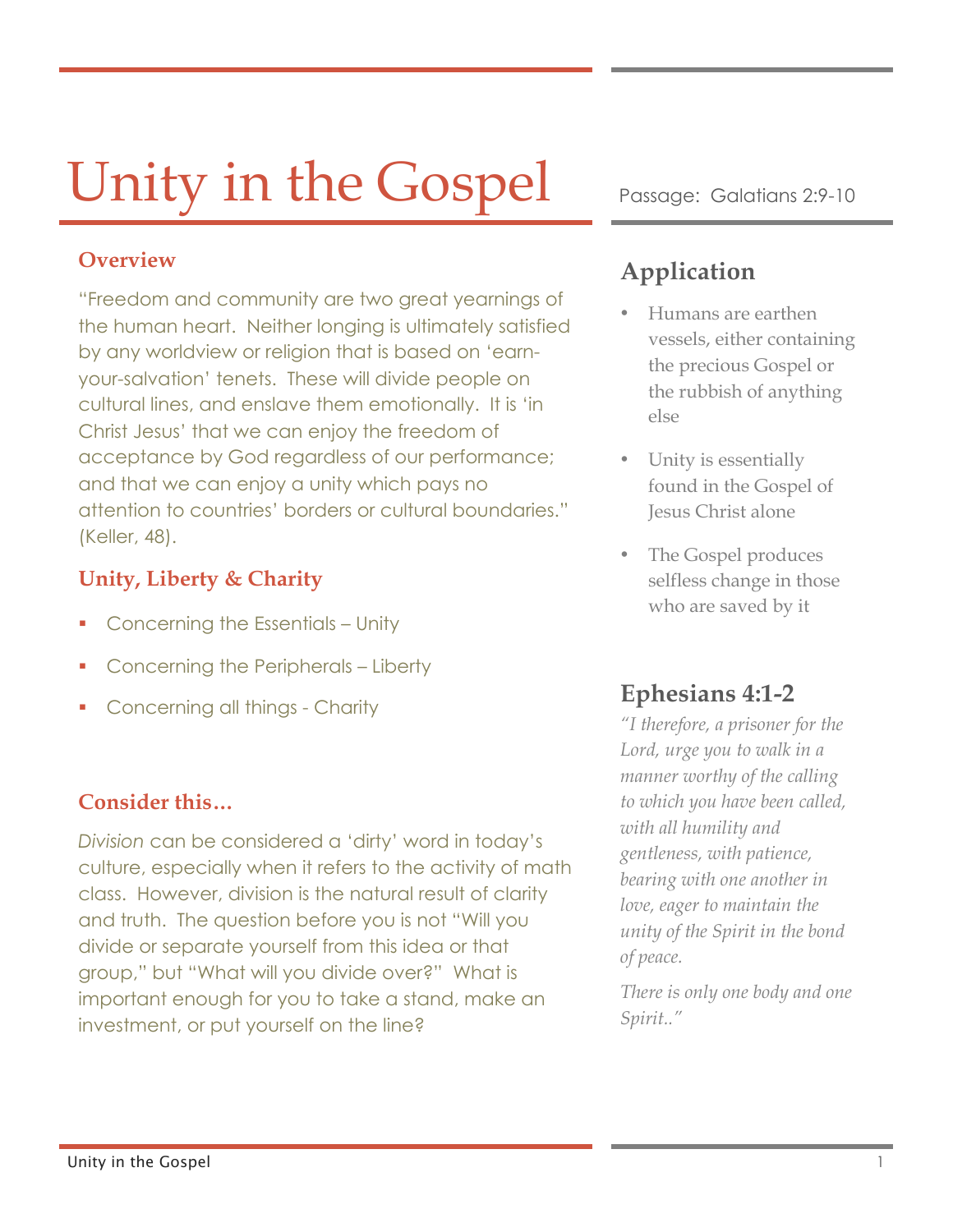**Intro:** At first glance, there may not seem to be much in this short passage for use in our lives today. An ancient group of outcasts welcomes in and joins forces with another ancient messenger and outcast, and all promise to keep some poor people in mind as they proceed in their task. This seems hardly noteworthy. However, in this small passage we find a marvelous pattern for every Christian community. We see the basis for unity, the fellowship of genuine and lasting bonds, and the proper progression of communal Christian growth. A society of Christians in the 21st century may indeed learn much from this seemingly obscure account.

*9 and when James and Cephas and John, who seemed to be pillars, perceived the grace that was given to me, they gave the right hand of fellowship to Barnabas and me, that we should go to the Gentiles and they to the circumcised.* 

- § **The Jerusalem Council welcomed Paul and Barnabas as brothers in Christ.**
	- o "*James and Cephas and John… perceived the grace that was given to me*"
		- Paul lists these three '*pillars'* of the faith as witnesses of the '*grace that was given to*' him.
			- "*James and Cephas and John*" "he calls them as witnesses..." because "their doctrine was interchangeable."<sup>1</sup>
			- *"perceived" – gnontes* / *ginóskó* It was not merely that they had heard his message, but they *came to know* and *experience* God's grace at work in and through Paul.
			- "*the grace that was given to me*"
				- o This is most likely referring to the special calling upon Paul to be an Apostle
					- § He talks about this same idea, "*grace given to him*" for the sake of apostolic ministry, in Rom. 15:15- 17.
					- Paul speaks with authority over the household of God because of "*the grace given to him*" in Rom. 12:3.
					- And in 1 Cor. 3:10 Paul speaks of himself as a "*skilled master builder*" because of the "*grace of God given to him*."

 $\overline{a}$ 

<sup>&</sup>lt;sup>1</sup> Chrysostom, 40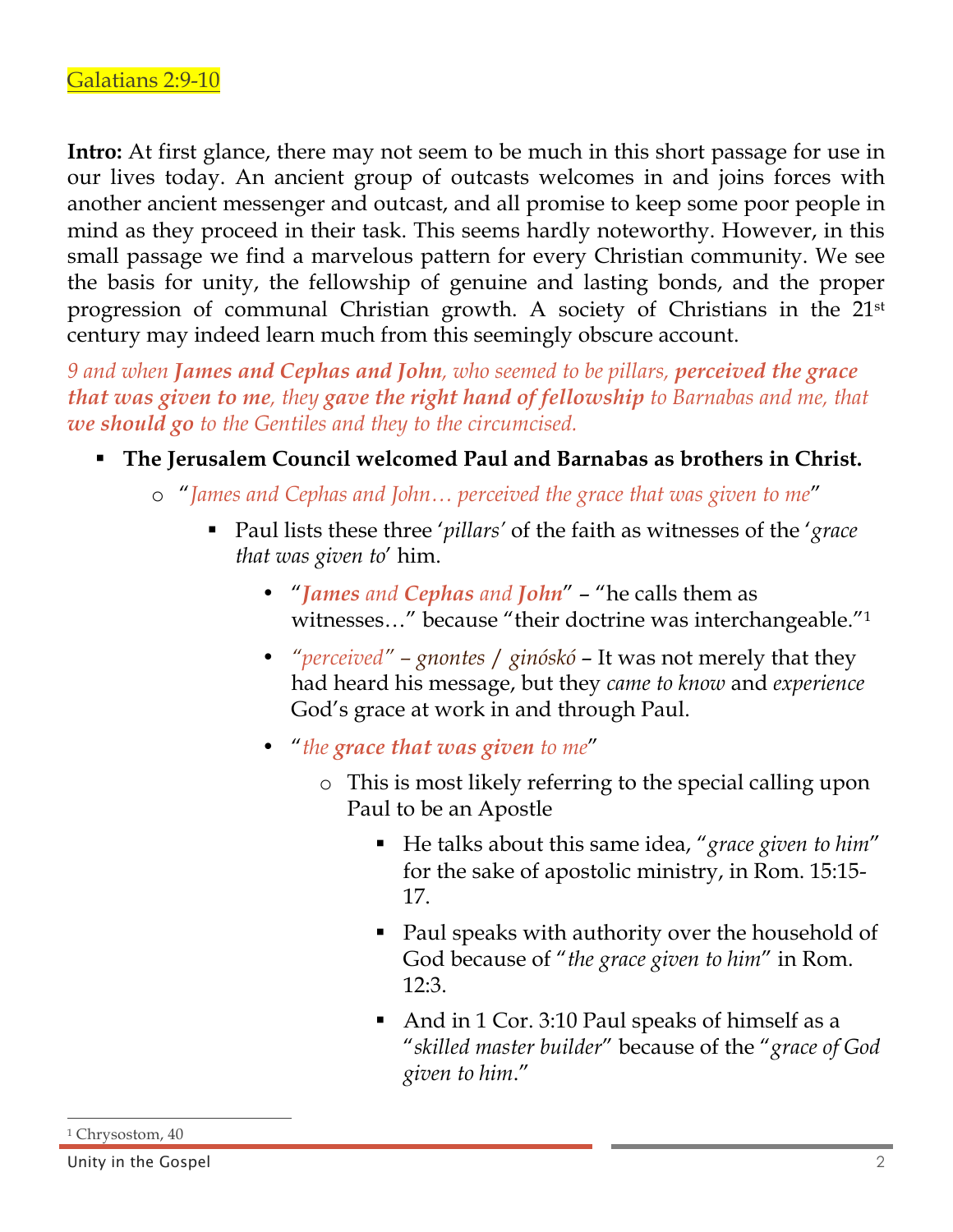- o However, we may also understand that the grace given to Paul was not unique in the sense that all Christians are recipients of God's grace; and such is made evident among the family of faith.
	- Peter and Paul both proclaim that salvation is by grace, and we have been brought into this glorious reality because of God's gracious grace (Eph. 2:8-9; 1 Pet. 5:10).
	- Peter says that all Christians are given "gifts" by God's "grace" to be used as good stewards among a local church family (1 Peter 4:10); and Paul talks about the possession and stewardship of gracious gifts throughout 1 Cor. 12-14.
- o "*when James and Cephas and John… perceived the grace that was given to me, they gave the right hand of fellowship*"
	- Paul and Barnabas were accepted as brothers and fellow heirs of the Great Commission.
		- We know that they perceived their shared role in the Commission given by Christ because of what follows.
- o **"***we should go to the Gentiles and they to the circumcised***"**
	- Three possible views of this division of labor:
		- 1) "Some understand this division **ethnographically**: Paul and Barnabas would preach to Gentiles, Peter and the others would preach to Jews, whether outside or within the regions where Paul preached to the Gentiles…"
		- 2) "Others take this division to be strictly **geographical**… but in this case no less than the other, defining the boundaries of the two mission fields must have been a difficult task…"
		- 3) "A third option seems preferable: to regard the division as neither strictly geographical nor strictly ethnic, but as simply a **general recognition of the [privilege] of God** which had so far prevailed and the general agreement giving the primary direction in which each side was to apply its respective missionary efforts and ensuring that there should be no rivalry and competition between the two sides."2

 $\overline{a}$ <sup>2</sup> Fee, Gordon D., ed. *NICNT: The Epistle to the Galatians*. Grand Rapids, MI: W.B. Eerdmans Pub., 1988.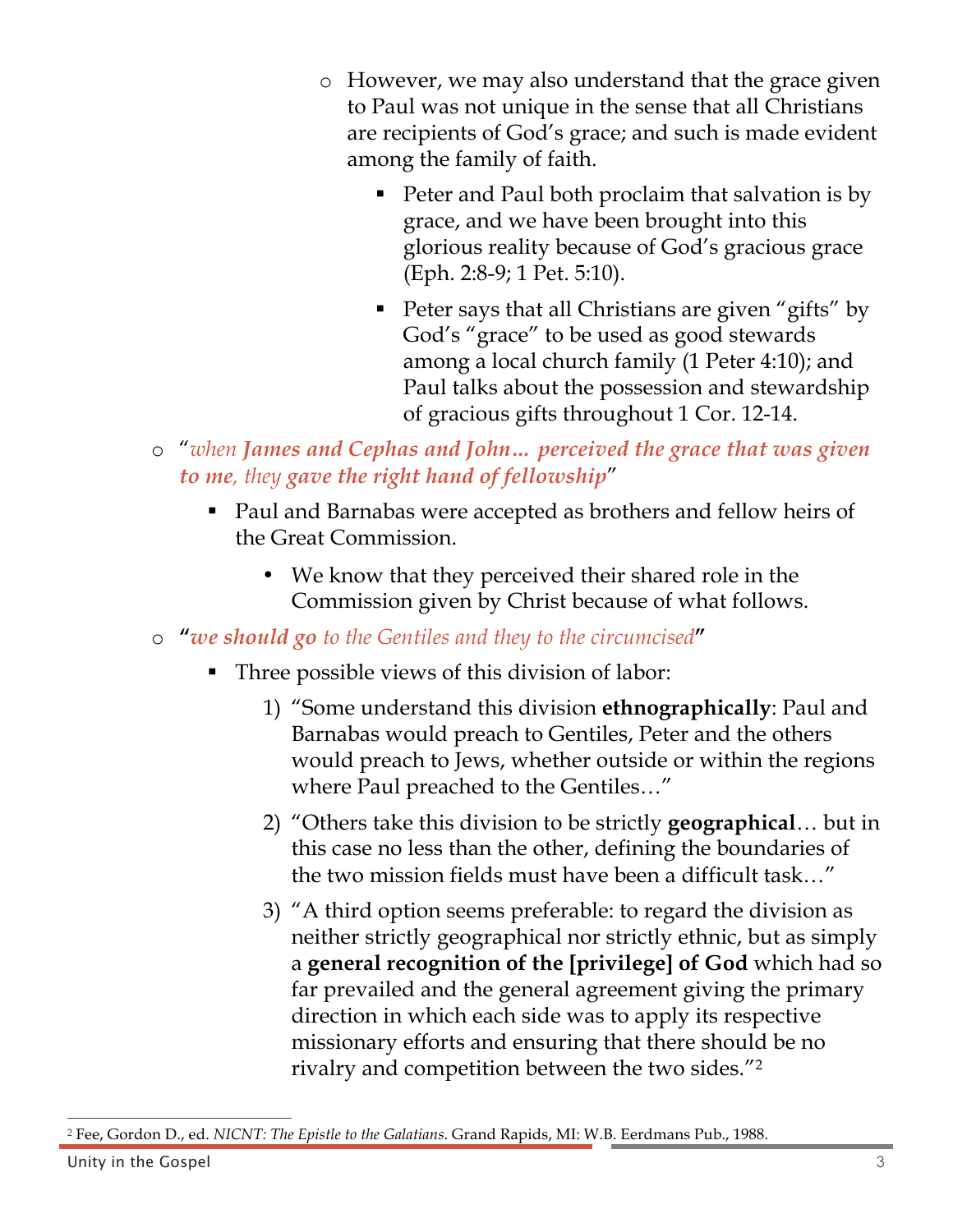- § Note also the assumed responsibility of '*going*.'
	- There was not merely a *welcoming in*, there was also a *sending out*; and the two are inseparably linked.

#### *10 Only, they asked us to remember the poor, the very thing I was eager to do.*

- § **Paul was asked only one thing, and he was already doing it well.**
	- o **"***remember the poor***"**
		- Who were the poor of whom they spoke?
			- "Many of the believing Jews in Palestine had been deprived of all their goods, and scattered over the world…"3
				- o Many Jewish Christians "*joyfully accepted the plundering of* [their] *property*" at the hands of fellow Jews (Heb. 10:34).
				- o The "*churches of Judea*" had "*suffered from the Jews*" who were "*hostile to everyone*" who proclaimed Christ as Lord (1 Thess. 2:14-15).
	- o "*the very thing I was eager to do*" or better yet, "*the very thing I had made it my business to do already*"
		- § Not only was he "*eager to do*" it, but he had been hard at work doing it already (see Acts 11:29-30).
			- This further demonstrates that Paul was complimented and affirmed by the Jerusalem Council and not endowed or commissioned by them in any way.

**In this passage we can see the pattern for Gospel-centered Community in the context of the local church.**

"*when James and Cephas and John… perceived the grace that was given to me, they gave the right hand of fellowship*"

- **Their unity was in the Gospel message and their mutual gratitude for it.**
	- o Paul he had a distinct background from that of Peter.
		- Paul was once Saul and was raised as an exemplary Jewish boy; he

 $\overline{a}$ 

<sup>3</sup> Chrysostom, 41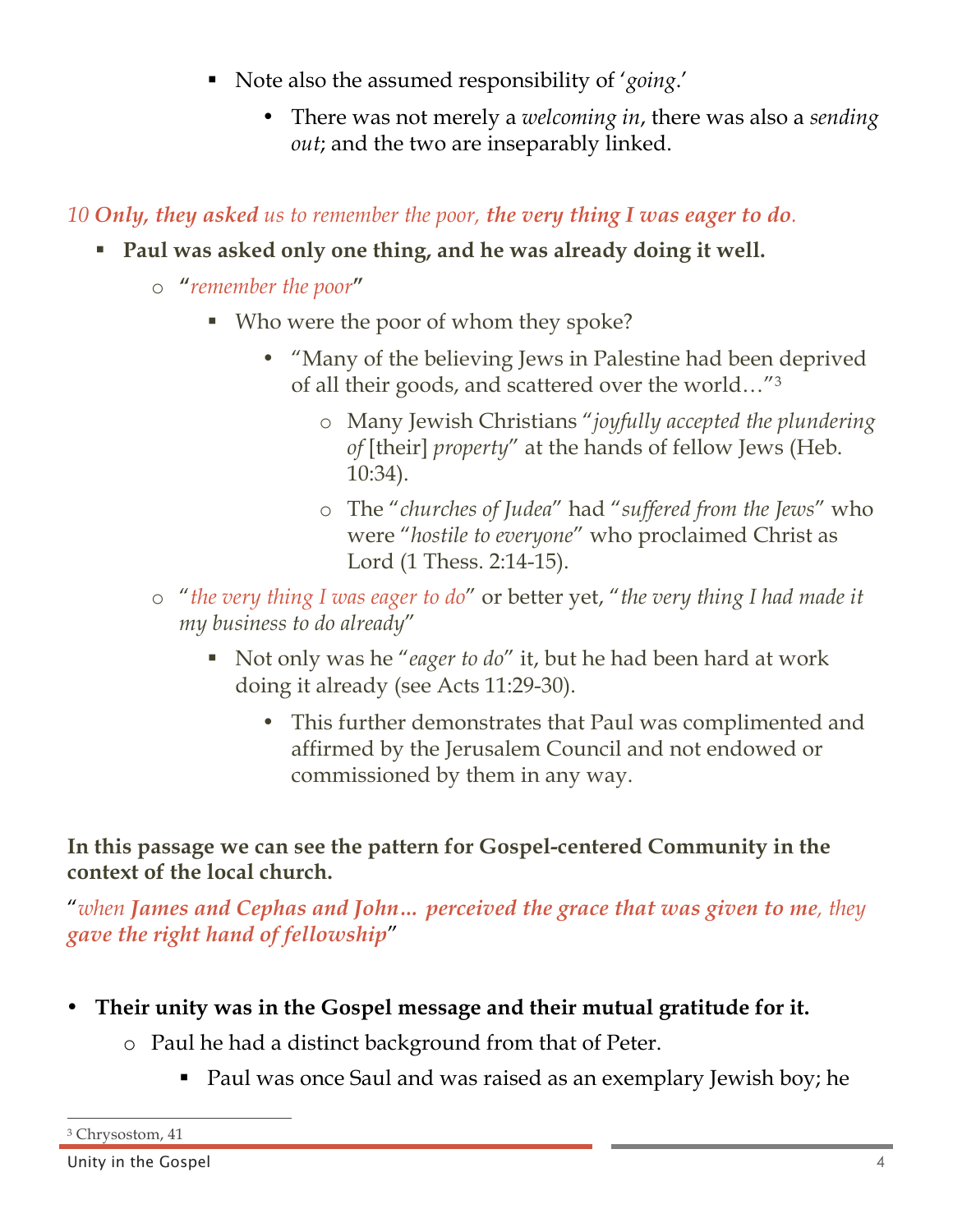studied under the best Jewish scholarship, he was a Pharisee of Pharisees, his zeal for the traditions of his fathers was unmatched, he persecuted Christians as far as he could find them, and he participated in violent acts towards many Christians.

- Peter was a Jewish fisherman; he was uneducated, he was a Galilean (which meant that his pedigree was despised), he had spent three years at odds with the Pharisees while he literally walked with the Savior during His earthly ministry, and the only prestige that Peter enjoyed was the clout he had among the most hated societal group of the first, second, third, and most of the fourth centuries.
- o Even though their backgrounds and personal histories were so divergent from one another, their Gospel bond transcended all others.

## • **Their unity in the Gospel produced genuine Community.**

- o Community (1) a group of people living in the same place or having a particular characteristic in common; (2) a feeling of fellowship with others, as a result of sharing common attitudes, interests, and goals; (3) [in Ecology, a certain branch of Biology] a group of interdependent organisms of different species growing or living together in a specified habitat.
	- Paul, Barnabas, and (particularly) Titus were accepted, given *the right hand of fellowship*, into the community of believers because of the common bond of the Gospel.

#### • **Genuine Gospel unity includes division.**

- o Gentile believers were added or united with Jewish Christians without any conditional requirement other than faith in Christ.
- o However, the Judaizers were excluded from fellowship with Christians from all ethnic decent.
	- Paul called them "false brothers" (Gal. 2:4)
	- Paul says that these false brothers will "bear a penalty" for their troublesome teaching (Gal. 5:10)
	- Paul calls down furious cursing upon these false brothers (Gal. 5:12)
	- Paul excludes these false brothers from the peace and mercy of God (Gal. 6:16)
- o Therefore, genuine community is not a gathering of *laissez faire* individuals,